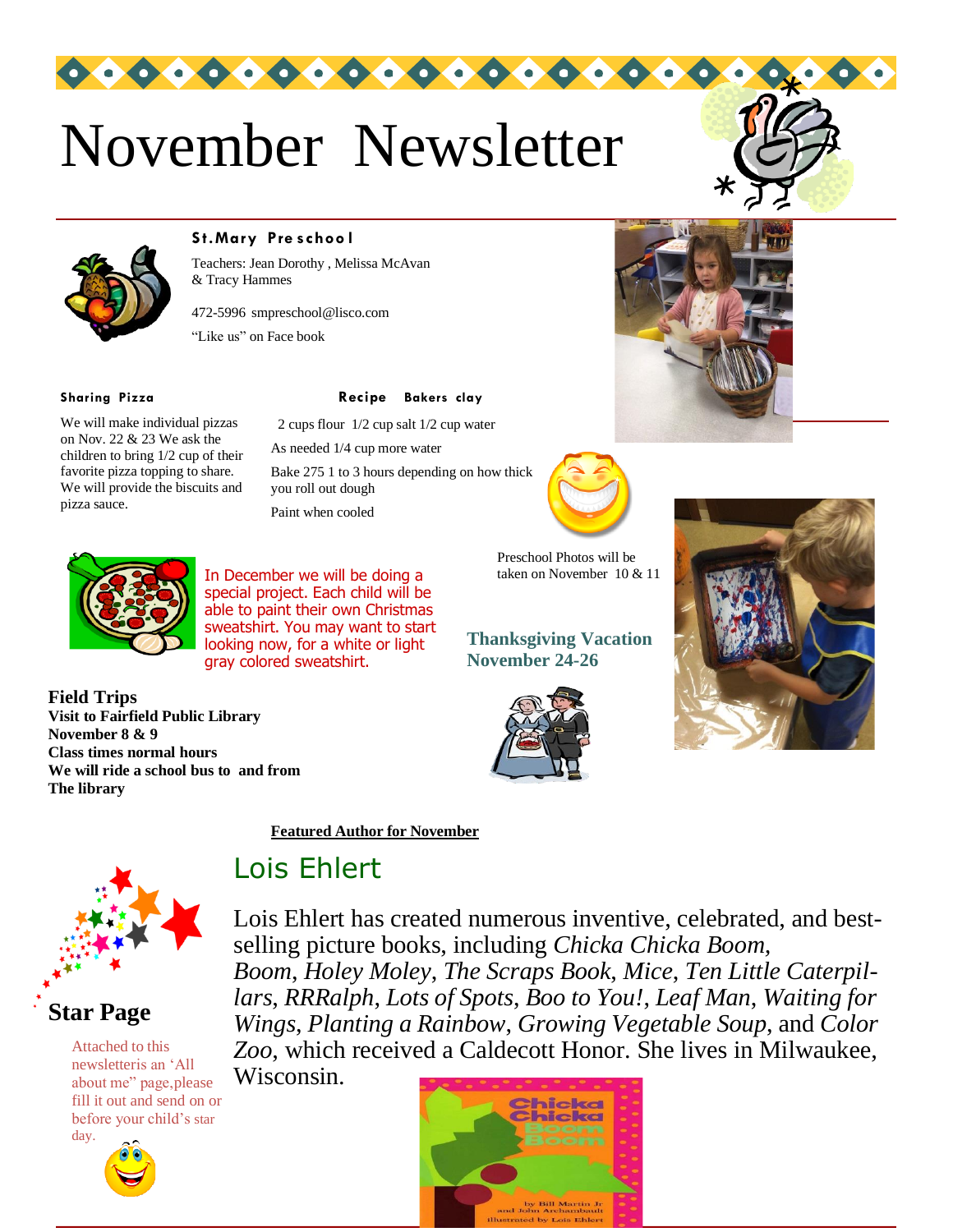

# **Inside Story Headline**



# **Inside Story**

*"To catch the reader's attention, place an interesting sentence or quote from the story here."*

### **Inside Story Headline**



*Caption describing picture or graphic.*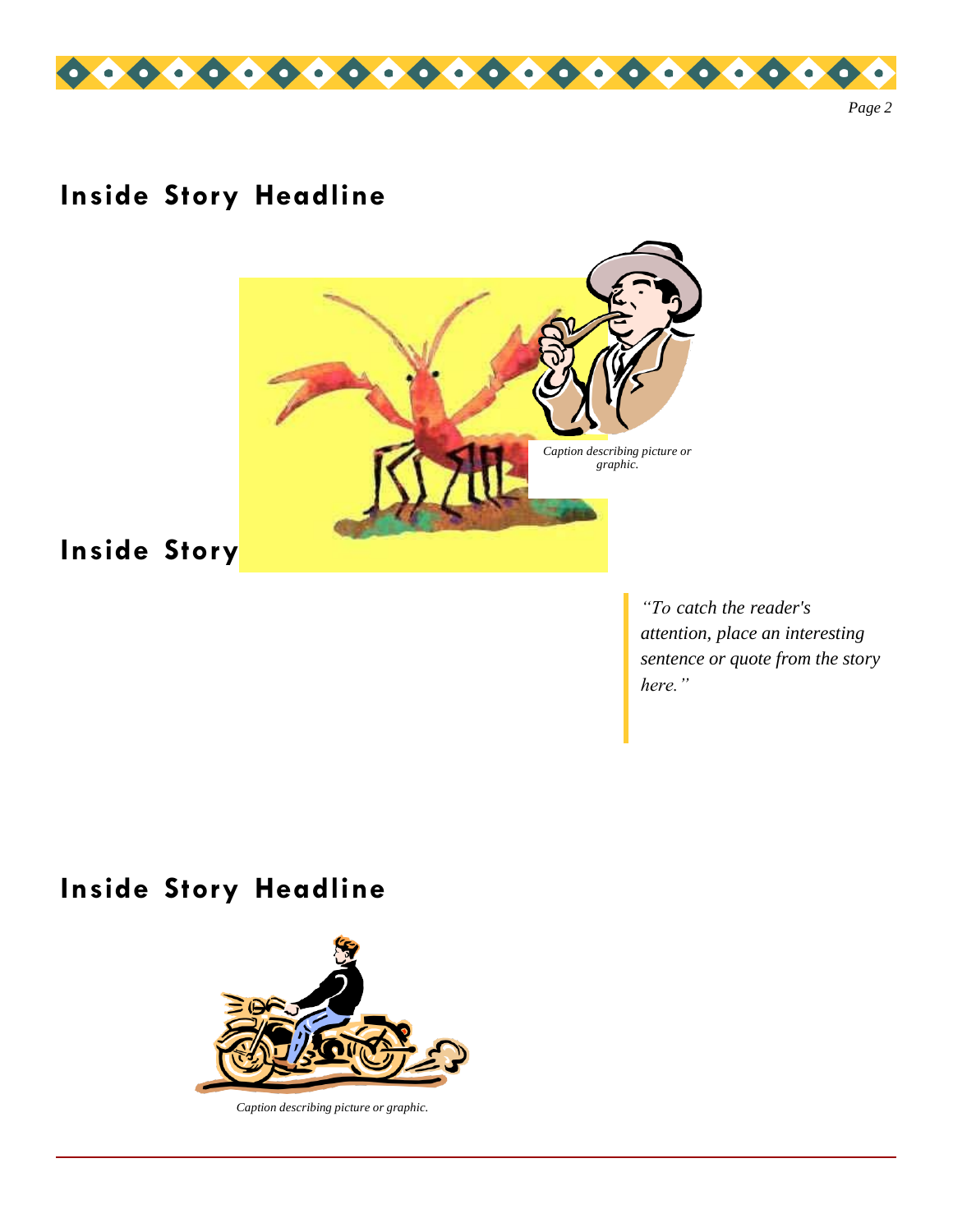

#### **Inside Story Headline**



*Caption describing picture or graphic.*

#### **Inside Story Headline**

This story can fit 100-150 words.

The subject matter that appears in newsletters is virtually endless. You can include stories that focus on current technologies or innovations in your field.

You may also want to note business or economic trends, or make predictions for your customers or clients.

If the newsletter is distributed internally, you might comment upon new procedures or improvements to the business. Sales figures or earnings will show how your business is growing.

Some newsletters include a column that is updated every issue, for instance, an advice column, a book review, a letter from the president, or an editorial. You can also profile new employees or top customers or vendors.

*"To catch the reader's attention, place an interesting sentence or quote from the story here."*

### **Inside Story Headline**

This story can fit 75- 125 words.

Selecting pictures or graphics is an important part of adding content to your newsletter.

Think about your article and ask yourself if the picture supports or enhances the message



*Caption describing picture or graphic.*

you're trying to convey. Avoid selecting images that appear to be out of context.

Microsoft Publisher includes thousands of clip art images from which you can choose and import into your newsletter. There are also several tools you can use to draw shapes

#### and symbols.

Once you have chosen an image, place it close to the article. Be sure to place the caption of the image near the image.